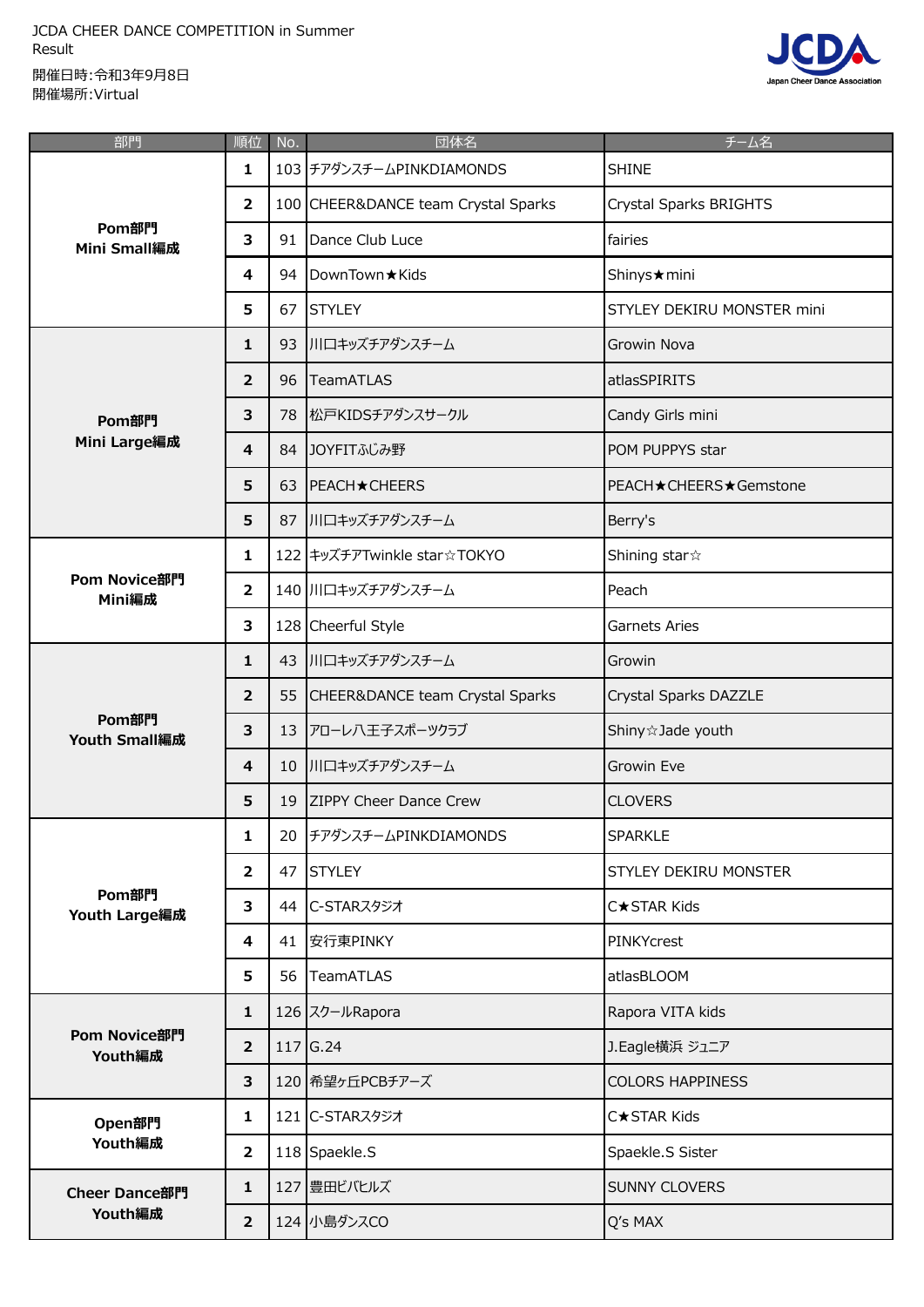JCDA CHEER DANCE COMPETITION in Summer Result 開催日時:令和3年9月8日 開催場所:Virtual



| Pom部門<br>中学生 Small編成   | 1              | 36 | <b>WING FLAP</b>           | <b>WING FLAP</b>             |
|------------------------|----------------|----|----------------------------|------------------------------|
|                        | $\overline{2}$ | 57 | <b>Team Bits</b>           | <b>Bits elite</b>            |
|                        | 3              |    | 12 宮地楽器                    | <b>SPARK RUBY'S</b>          |
|                        | 4              |    | 42 JOYFITふじみ野              | POM PUPPYS glow              |
|                        | 5              |    | 27 STYLEY                  | STYLEY DEKIRU MONSTER CREST  |
|                        | 5              |    | 45 川口キッズチアダンスチーム           | <b>ODYS</b>                  |
|                        | 1              |    | 101 チアダンスチームPINKDIAMONDS   | <b>GLANZ</b>                 |
|                        | $\overline{2}$ |    | 68 C-STARスタジオ              | C★STAR T-girl                |
| Pom部門<br>中学生 Large編成   | 3              |    | 74   PEACH ★ CHEERS        | <b>PEACH ★ CHEERS ★ Wish</b> |
|                        | 4              | 98 | <b>TeamATLAS</b>           | atlasRISE                    |
|                        | 5              |    | 62   ★ SHINING ★ PLANETS ★ | ★RISING★STARS★               |
| Jazz部門<br>中学生編成        | 1              |    | 109 Dance Club Luce        | Jasmine & Luce               |
|                        | $\overline{2}$ |    | 115 MILLINA                | <b>MILLINA</b>               |
|                        | 3              |    | 106 Glitters               | Glitters                     |
| Cheer Dance部門<br>中学生編成 | $\mathbf{1}$   |    | 132 SS Cheerdance World    | SUNSHINE plus                |
|                        | $\overline{2}$ |    | 135   DownTown ★ Kids      | Sparkles★                    |
|                        | 3              |    | 129 希望ヶ丘PCBチアーズ            | <b>COLORS</b>                |
|                        | 1              |    | 114 ★ SHINING★ PLANETS★    | ★GRANT★SPARKLE★              |
| Pom部門<br>高校生編成         | $\overline{2}$ |    | 111 BIG STONE              | WILL                         |
|                        | 3              |    | 105 日本大学三島高等学校・中学校応援部      | <b>Pinky Cherries</b>        |
|                        | 1              |    | 136 横浜市立東高等学校チアダンス部        | <b>SCARE CROW</b>            |
| Open部門<br>高校生編成        | $\overline{2}$ |    | 130 沼津学園桐陽高等学校             | Merry Bunnies                |
|                        | 3              |    | 139 埼玉県立所沢北高等学校            | <b>Jellys</b>                |
|                        | 1              |    | 145 東京女子体育大学・同短期大学         | <b>URANUS</b>                |
| Pom部門<br>大学生編成         | $\overline{2}$ |    | 147 東京女子体育大学・同短期大学         | <b>URANUS Bonds</b>          |
|                        | 3              |    | 143 防衛医科大学校                | <b>REVEILLES</b>             |
| Cheer Dance部門          | 1              |    | 138 早稲田大学チアダンスチームMYNX      | <b>MYNX</b>                  |
| 大学生編成                  | $\overline{2}$ |    | 141 早稲田大学チアダンスチームMYNX      | MYNX+                        |
| Pom部門 一般編成             | 1              |    | 149 EVOKE                  | <b>EVOKE</b>                 |
|                        | 1              |    | 142 玉川大学体育会ダンスドリルチーム       | <b>JULIAS</b>                |
| Pom Doubles部門<br>一般編成  | $\overline{2}$ |    | 150 横浜市立東高等学校チアダンス部        | <b>SCARE CROW</b>            |
|                        | 3              |    | 148 芦屋CHEER DANCE LABO     | <b>GENESIS</b>               |